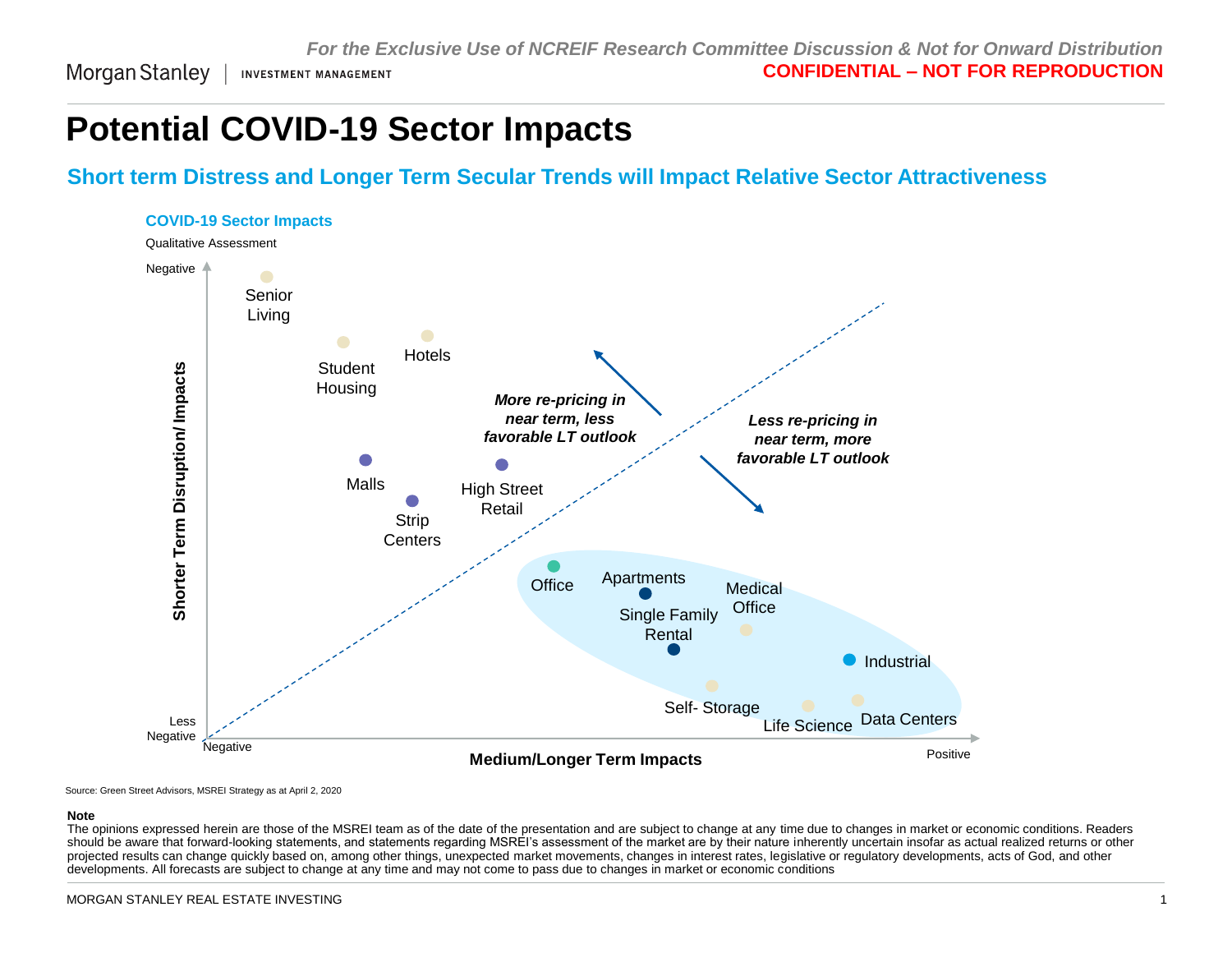## **Important Disclosures**

Morgan Stanley |

Any views expressed are those of the presenter as of the date of the presentation and are subject to change at any time due to changes in market or economic conditions. The views expressed do not reflect the opinions of all portfolio managers at MSIM or the views of the firm as a whole and may not be reflected in the strategies and products that the Firm offers.

Charts and graphs provided herein are for illustrative purposes only. Forecasts/estimates are based on current market conditions, subject to change, and may not necessarily come to pass. **Past performance is not indicative of future results.**

Any information regarding expected market returns and market outlook is based on the research, analysis, and opinions of the presenter. They are based on current market conditions and subject to change. In addition, these conclusions are speculative in nature, may not come to pass, and are not intended to predict the future of any specific Morgan Stanley investment. No representation or warranty can be given with respect to the accuracy or completeness of the information.

Risk Considerations: There is no assurance that a portfolio will achieve its investment objective. Portfolios are subject to market risk, which is the possibility that the market values of securities owned by the portfolio will decline. Accordingly, you can lose money investing. Please be aware that this portfolio may be subject to certain additional risks. In general, **equities securities'** values also fluctuate in response to activities specific to a company. Investments in **foreign markets** entail special risks such as currency, political, economic, market and liquidity risks. The risks of investing in **emerging market** countries are greater than the risks generally associated with investments in foreign developed countries. Stocks of **small- and medium-capitalization companies** entail special risks, such as limited product lines, markets and financial resources, and greater market volatility than securities of larger, more established companies. **Derivatives** may disproportionately increase losses and may have a potentially large negative impact on performance. They also may be subject to counterparty, liquidity, valuation, correlation and market risks. **Illiquid securities** may be more difficult to sell and value than public traded securities (liquidity risk). **Non-diversified** portfolios often invest in a more limited number of issuers. As such, changes in the financial condition or market value of a single issuer may cause greater volatility.

This communication is a marketing communication. It is not a product of Morgan Stanley's Research Department and should not be regarded as a research recommendation. The information contained herein has not been prepared in accordance with legal requirements designed to promote the independence of investment research and is not subject to any prohibition on dealing ahead of the dissemination of investment research.

The document is a general communications which is not impartial and has been prepared solely for information and educational purposes and does not constitute an offer or a recommendation to buy or sell any particular security or to adopt any specific investment strategy. The information herein has not been based on a consideration of any individual investor circumstances and is not investment advice, nor should it be construed in any way as tax, accounting, legal or regulatory advice. To that end, investors should seek independent legal and financial advice, including advice as to tax consequences, before making any investment decision.